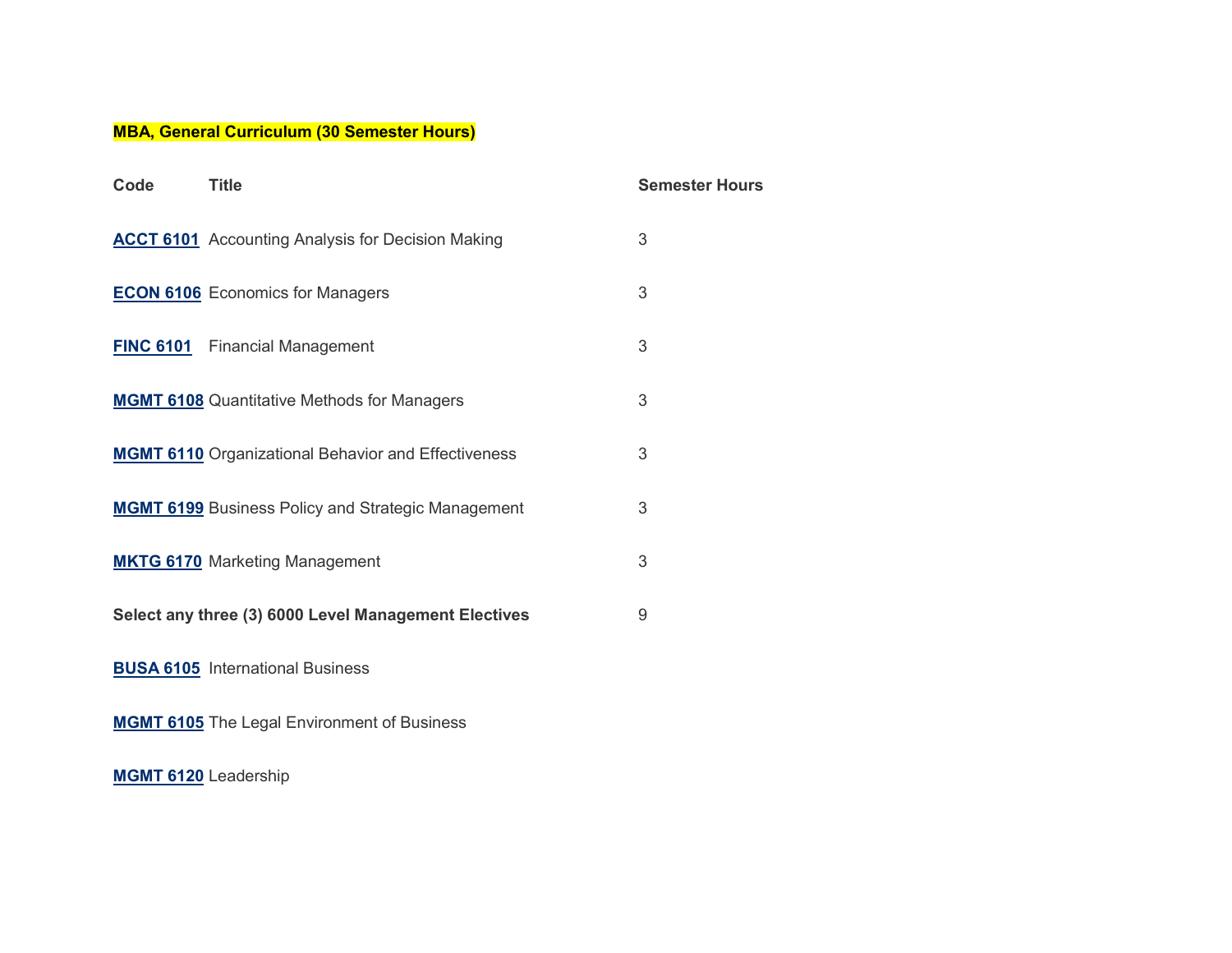## **MBA, General Curriculum (30 Semester Hours)**

**Code Title Semester Hours [MGMT](https://catalog.asurams.edu/search/?P=MGMT%206125) 6125** Human Resource Management **[MGMT](https://catalog.asurams.edu/search/?P=MGMT%206127) 6127** Small Business Management and Entrepreneurship Total Semester Hours 30

## **General MBA Program of Study**

| Fall                                                       | <b>Semester Hours</b> |
|------------------------------------------------------------|-----------------------|
| <b>ACCT 6101</b> Accounting Analysis for Decision Making   | 3                     |
| <b>MKTG 6170 Marketing Management</b>                      | 3                     |
| <b>MGMT 6110</b> Organizational Behavior and Effectiveness | 3                     |
| <b>MGMT 6000</b> * Level Elective (MGMT 6120 Leadership)   | 3                     |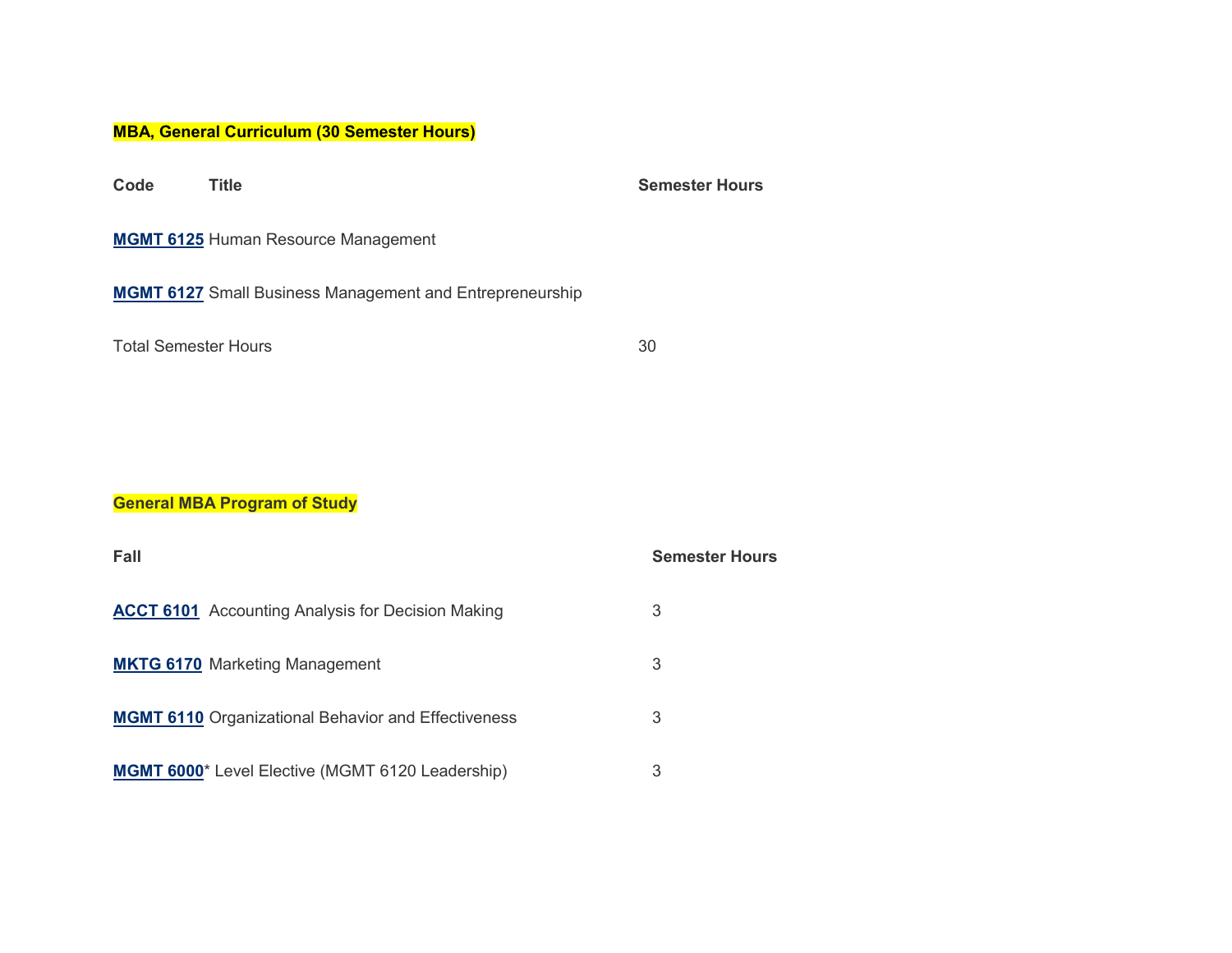|                                                                                                          | <b>Semester Hours</b>                                     | 12 |
|----------------------------------------------------------------------------------------------------------|-----------------------------------------------------------|----|
| <b>Spring</b>                                                                                            |                                                           |    |
|                                                                                                          | <b>FINC 6101</b> Financial Management                     | 3  |
|                                                                                                          | <b>MGMT 6108</b> Quantitative Methods for Managers        | 3  |
|                                                                                                          | <b>ECON 6106</b> Economics for Managers                   | 3  |
| MGMT 6000* Level Elective (BUSA 6105 International Business, MGMT<br>6105 Legal Environment of Business) | 3                                                         |    |
|                                                                                                          | <b>Semester Hours</b>                                     | 12 |
| <b>Summer</b>                                                                                            |                                                           |    |
|                                                                                                          | <b>MGMT 6199</b> Business Policy and Strategic Management | 3  |
| MGMT 6000* Level Elective (MGMT 6127 Small Business Management) 3                                        |                                                           |    |
|                                                                                                          | <b>Semester Hours</b>                                     | 6  |
|                                                                                                          | <b>Total Semester Hours</b>                               | 30 |